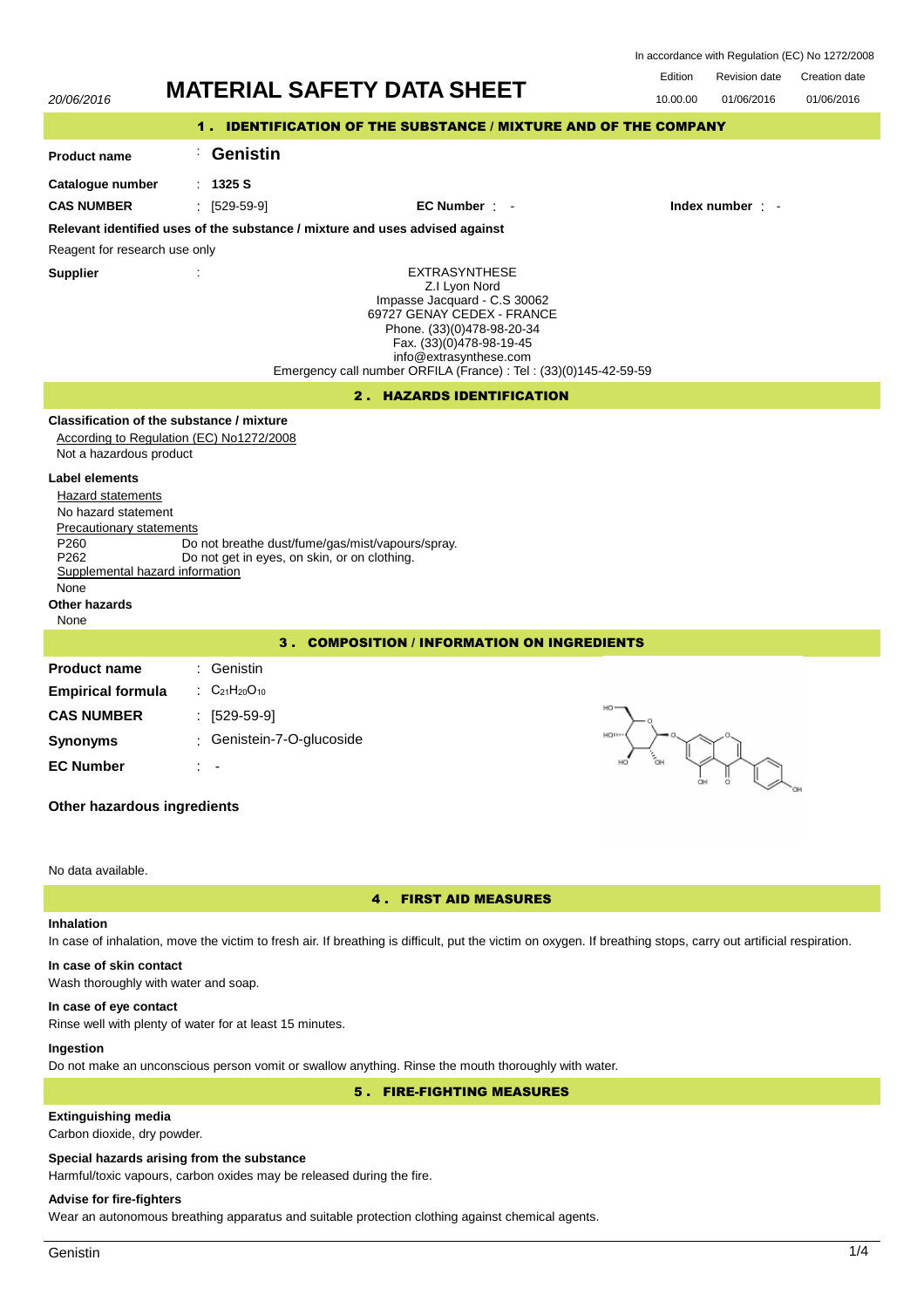#### 6 . ACCIDENTAL RELEASE MEASURES

#### **Personal precautions**

Use personal protective equipment. Evacuate the personnel from the contaminated zone. Ensure adequate ventilation.

### **Environnemental precautions**

Keeping away from drains, surface and ground waters.

#### **Methods and materials for containment and cleaning up**

Clean up without creating dust and place in adapted and sealed containers for elimination. Wash the contaminated aera with water and soap. Confine washing water and dispose of it complying with the local regulations. After cleaning, quickly eliminate traces of water with a product absorbing liquids (for example : sand, sawdust, universal binder, Kieselguhr).

## 7 . HANDLING AND STORAGE

## **Precautions for safe handling**

Avoid formation of dust. Avoid contact with skin and eyes. During handling, wear suitable personal protective equipment (see section 8). Follow the normal measures for preventive fire protection.

**Specific handling** No data available.

**Specific end use(s)**

# No data available

#### **Conditions for safe storage, including any incompatibilities**

Store in a cool well-ventilated place. Keep container tightly closed in a dry place away from light.

Store at <+8°C

### 8 . EXPOSURE CONTROL/PERSONAL PROTECTION

## **Respiratory protection**

Wear imperatively an appropriated mask/respirator, tested and approved by standards such as NIOSH (US) or CEN (EU).

#### **Hand protection**

Handle with protective gloves. The selected gloves have to satisfy the specifications of EU Directive 89/686/EEC and the standard EN 374 derived from it.

## **Eye protection**

Wear safety glasses.

# **Skin protection**

Wear suitable protective clothing according to the quantity and the level of activity of the substance at the workplace.

|                                                       | <b>9. PHYSICAL AND CHEMICAL PROPERTIES</b>              |  |
|-------------------------------------------------------|---------------------------------------------------------|--|
| Information on basic physical and chemical properties |                                                         |  |
| Physical state                                        | : Powder                                                |  |
| Color                                                 | $:$ Cream                                               |  |
| Solubility in                                         | : Acetone (Soluble)<br>: Ethyl alcohol (Poorly soluble) |  |
| Initial boiling point                                 | : No data available.                                    |  |
| Flash point                                           | : No data available.                                    |  |
| рH                                                    | : No data available.                                    |  |
| Partition coefficient: n-octanol/water                | : No data available.                                    |  |
| Auto-ignition temperature                             | : No data available.                                    |  |
| Decomposition temperature                             | : No data available.                                    |  |
| Viscosity                                             | : No data available.                                    |  |
| Melting point                                         | $: 244.254^{\circ}$ C                                   |  |
| <b>Other information</b>                              |                                                         |  |

#### No data available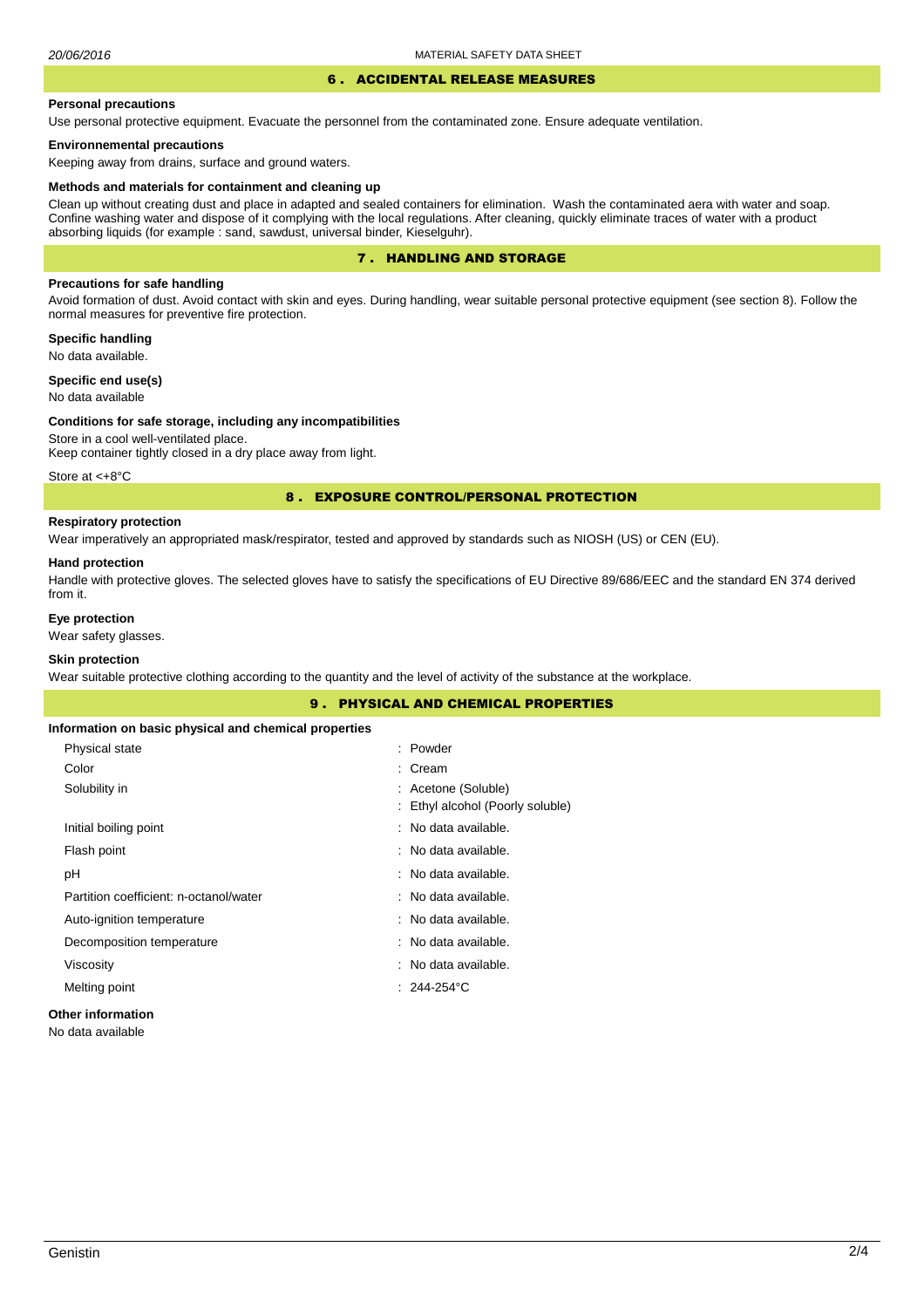#### 10 . STABILITY AND REACTIVITY

#### **Reactivity**

No data available.

### **Chemical stability**

Stable under recommanded storage conditions.

#### **Possibility of hazardous reactions**

No hazardous reactions during storage and handling complying with the instructions.

**Conditions to avoid**

No data available.

**Incompatible materials**

No data available.

## **Hazardous decomposition products**

No hazardous decomposition products if the instructions for handling and storage are respected. During high overheating of the substance or during a fire, hazardous decomposition products may be produced.

# 11 . TOXICOLOGICAL INFORMATION

### **Acute oral toxicity**

No data available.

# **Acute dermal toxicity**

No data available.

### **Acute inhalation toxicity**

No data available.

## **Skin Corrosion**

No data available.

#### **Skin Irritation**

No data available.

# **Serious Eye Damage**

No data available.

# **Eye Irritation**

No data available.

### **Respiratory Sensitisation**

No data available.

#### **Skin Sensitisation**

No data available.

### **Germ Cell Mutagenicity**

No data available.

### **Carcinogenictiy**

No data available.

# **Reproductive Toxicity**

No data available.

# **Specific Target Organ Toxicity - Single Exposure**

No data available.

## **Specific Target Organ Toxicity - Repeated Exposure**

No data available.

#### **Aspiration Hazard**

No data available.